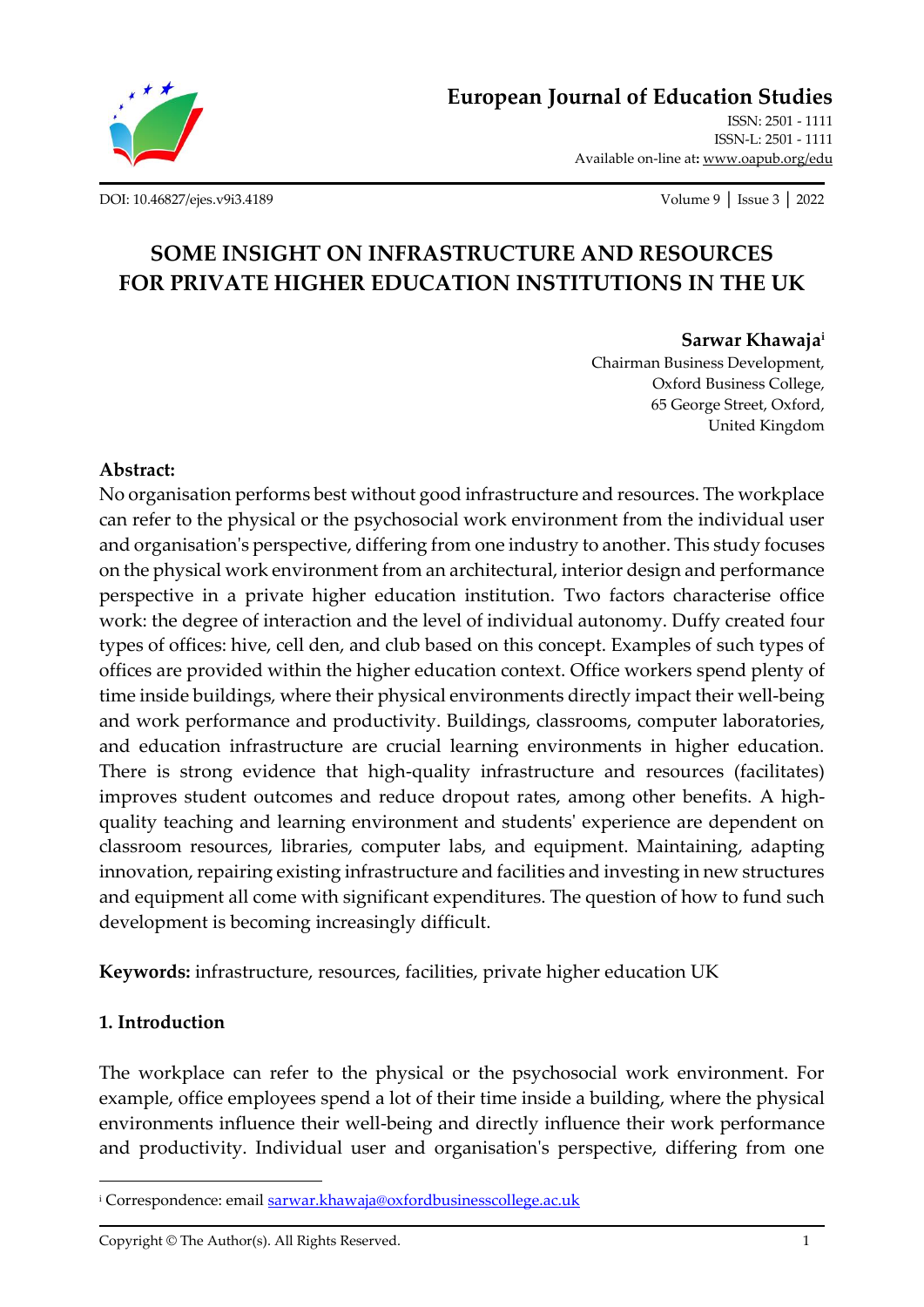industry to another. This study focuses on the physical work environment from an architectural, interior design and performance perspective. Interior design directly connects humans and space.

The fit between different personal characteristics and the physical environment has inquisitiveness in organisational psychology. The fundamental assumption of person-environment fit is that when attributes of employees and the work environment are fit together, they can expect positive outcomes such as satisfaction, commitment, performance, adjustment, reduced stress and low staff turnover.

Infrastructure and resources are crucial in effective teaching and learning and creating a congenial learning environment for quality education. In addition, infrastructure and resources are essential in providing suitable settings for students to learn and for staff to deliver learning and teaching effectively. The lack of suitable infrastructure and resources may negatively impact upon the learning and teaching processes within the classroom (Khumalo and Mji, 2014, p.264).

Is it important first to develop an understanding of infrastructure and resources?

Infrastructure, in layman's terms, is a way of defining basic physical and organisational structures and facilities, e.g. buildings, utility supplies, equipment and so on.

The Cambridge dictionary defines infrastructure as "*the basic systems and services, such as transport and power supplies, that a country or organisation uses in order to work effectively*". From this definition, it can be said that infrastructure is the common concept for the provision of the fundamental physical structure of a business, region or country. Concerning a country's infrastructure, this consists of facilities that are available for public use. Examples of this include transportation systems: land (rail, road, bus and train stations), air (airports), water (ports) and in addition to this communication networks and the supply of utilities (water, gas, electricity).

Infrastructure tends to be capital-intensive and requires high-cost investment, and ultimately it is vital to a country's economic development and prosperity. Recently, Qatar and the United Arab Emirates have invested hugely in developing state-of-the-art infrastructure in their countries. Due to their first-class infrastructure and facilities, these two small countries attract a large number of tourists and investors from all over the world, especially from developed countries. Having an effective infrastructure and the provision of essential facilities help to ensure comfort and satisfaction for residents and visitors alike. To sum up the above discussion, it can be contended that infrastructure consists of "*the physical networks through which goods, ideas, waste, power, people, and finance are trafficked*" (Larkin, 2013, p.327), and having a good infrastructure provides a better quality of life for all.

Infrastructure includes ancillary and complementary resources, facilities, equipment, systems and processes necessary for every organisation's functioning, whether the organisation is public or private. Resources include people, materials, machines, money and other assets that can be drawn on by a person, organisation or nation in order to function effectively. Infrastructure and resources work hand-in-hand.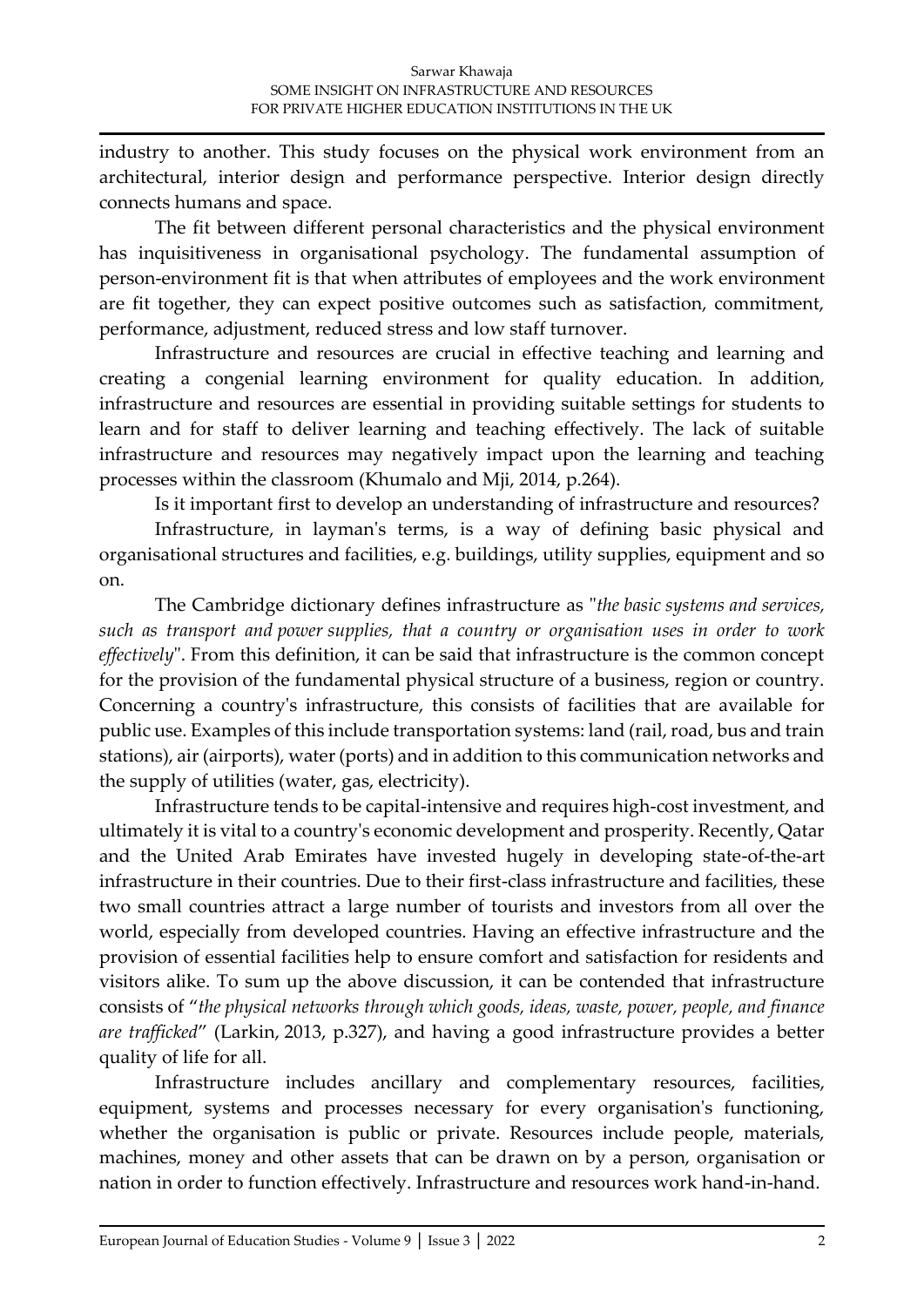Román (2008) reveals that school infrastructure and resources are indirect factors that influence and impact upon learning, in terms of aspects such as the class environment, methodology, and time management. The author discovered that high achievement is correlated with the use of resources: "*the teachers that get their students to learn more and better are those who support their teaching processes with use of didactic resources both traditional and high tech*" (Román, 2008, p.214).

# **2. Infrastructure Building**

The physical infrastructure in higher education involves providing buildings comprising reception areas, classrooms, computer labs, libraries, common areas, offices, meeting rooms, staff rooms, function halls, canteens and toilets, etc. In addition to that, the provision of a stimulating learning environment and safety is also a significant consideration in building physical infrastructure.

Public higher education institutions (universities) have invested a huge amount in their infrastructure. Examples of this include the University of Bristol which invested £56.5 million in a Life Sciences building which "*features a five-storey laboratory wing, a stateof-the-art greenhouse and one of the largest teaching labs in the UK*", whilst the University of Bedfordshire has invested £40m in a new building for the teaching of science, technology, engineering and mathematics (STEM) subjects.

Private higher education institutions are particularly aware of the value of having a modern campus. Different cost disadvantages accrue in the form of up-front investment in syllabuses, systems, quality control, operations and marketing.

In terms of infrastructure, facilities, and resources, the Oxford Business College (OBC) is one of the UK's best private higher education colleges. In addition, it is one of the few private higher education colleges in the country, which has refurbished its premises, including offices and classrooms, to facilitate working and teaching through modern technology.

The study by Francis Duffy of DEGW (Duffy, 1997) has been extensively influential. Duffy makes a holistic conception in considering workspaces based on what he called two iron laws: the need to remain competitive through simultaneously driving down occupancy costs and using "*the physical environment to attract, retain, stimulate and inform the increasingly valuable people who work for them*" (Duffy in Clements-Croome, 2000, p. 329).

In the New Office design, which is an influential book on office design, Duffy mentioned that key trends in information technology fundamentally altered organisational work patterns and flattened hierarchies, emphasising teamwork and cross-functional interaction in service-led economies.

The author also developed a widely used matrix model named "Design Logic of a New Office" (Duffy, 1997) which can be viewed table below: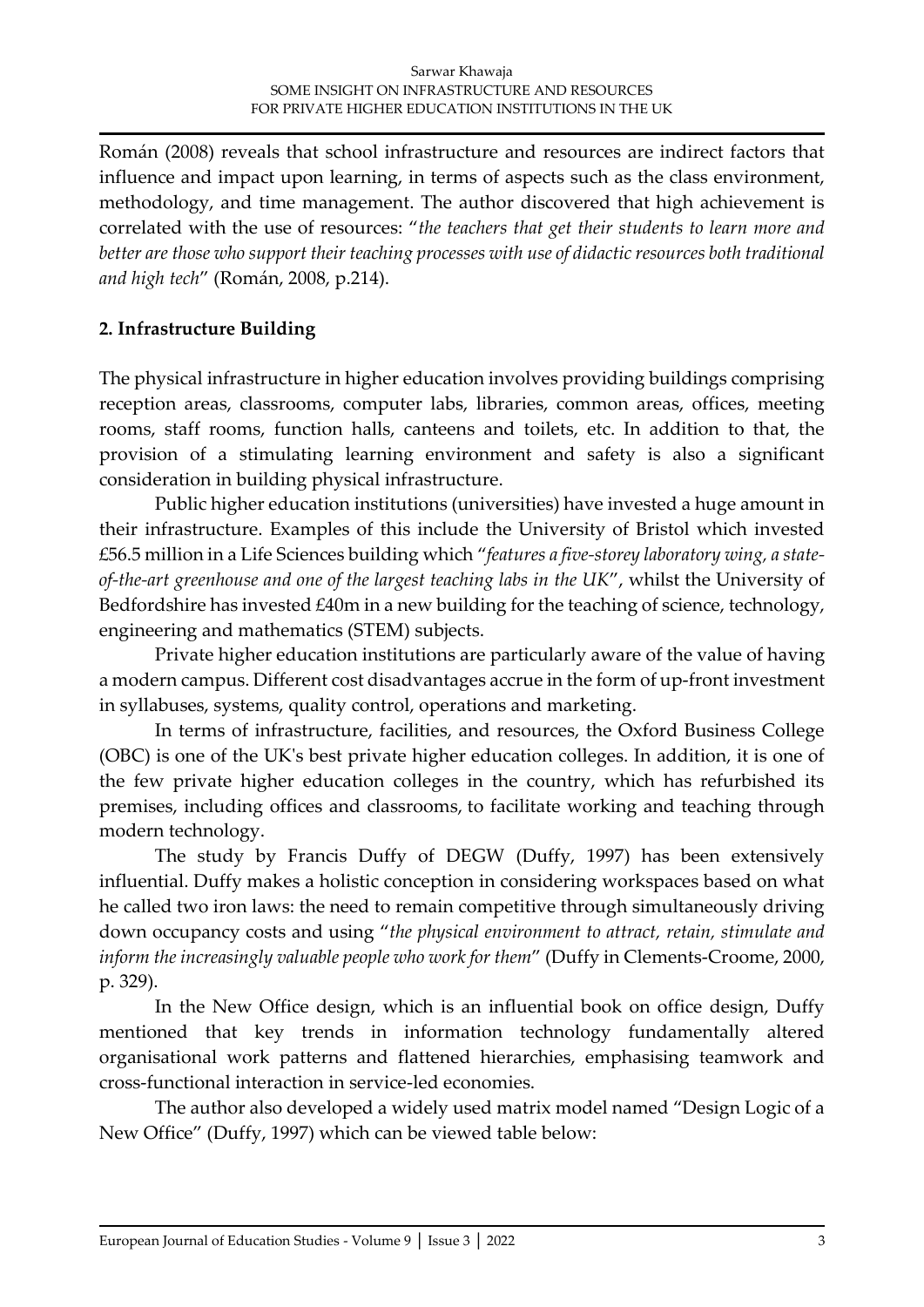#### Sarwar Khawaja SOME INSIGHT ON INFRASTRUCTURE AND RESOURCES FOR PRIVATE HIGHER EDUCATION INSTITUTIONS IN THE UK

| <b>Table 1:</b> Design Logic of a New Office |                                |             |          |                                                                                                                  |
|----------------------------------------------|--------------------------------|-------------|----------|------------------------------------------------------------------------------------------------------------------|
| Model                                        | Logic                          | Interaction | Autonomy | <b>Examples from HEIs</b>                                                                                        |
| Hive                                         | Individual<br><b>Processes</b> | Low         | Low      | Routine process work, e.g. student data<br>entry, students working on assignments on<br>computers in the library |
| Den.                                         | Group<br><b>Processes</b>      | High        | Low      | Busy teamwork, e.g. Students group<br>presentations and projects, Media, art<br>work, advertising                |
| Cell                                         | Concentrated<br>Study          | Low         | High     | Concentrated professional work, e.g.<br>Accounts department, Students exam<br>preparations in designated areas   |
| Club                                         | Transactional<br>Knowledge     | High        | High     | Knowledge work, e.g. Group discussions,<br>meetings, IT projects                                                 |

**Source:** Adopted from (Duffy, 1997).

In this model, interaction stands for the need for face-to-face contact necessary to carry out work tasks in the office. Finally, autonomy defines the extent of control, responsibility, and discretion employees require over the work process's content, method, location, and tools. The blend of autonomy and interaction makes the office's functional features, which, jointly with the spatial layout, define four office types, defined by Duffy (1997): the hive, den, cell and club.

### **2.1 The Hive (Low Autonomy, Low Interaction)**

Individual workers are involved in solo routine activities with low autonomy and interaction with other workers. In hive offices, individuals can often find detached and screened desks organised systematically in an open-plan space. Business process outsourcing (BPO) and call centres are classic examples of hives, where processes often rely on automation and are also often established in countries or regions with cheaper labour costs and raw materials (e.g. Bangladesh, India, China, Philippines, to name a few). Hive offices are declining in the UK; however, there are prominent new examples across the globe including call centres in locations such as India and the Philippines.



**Source:** OBC computer lab West London Campus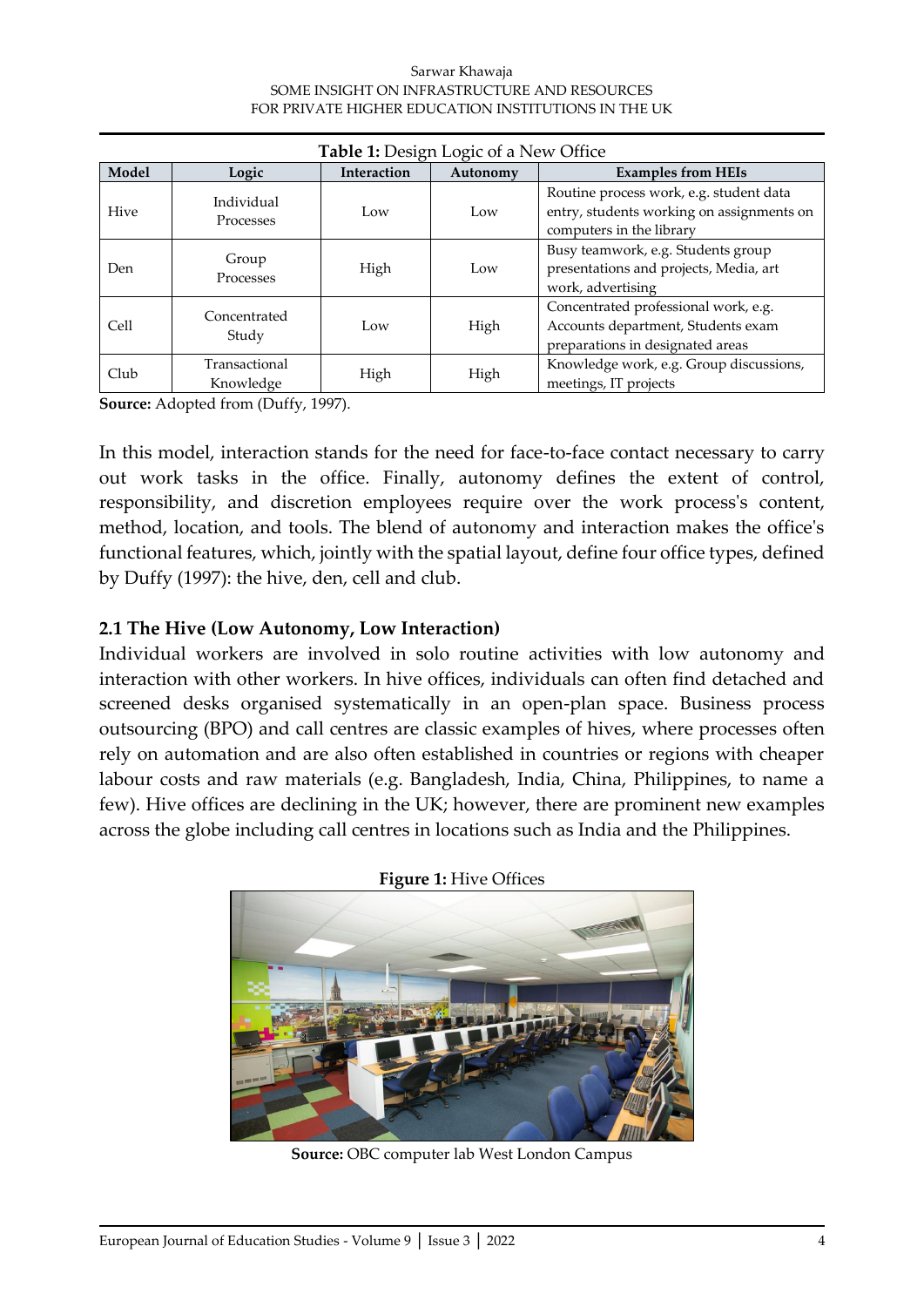Oxford Business College (OBC) has established hive spaces (individual student offices/workstations) in an open plan setting for students to work on their assignments and these spaces are often lively and buzzing, with the majority of hive spaces being situated in the computer labs and library.

# **2.2 The Den (Low Autonomy, High Interaction)**

Den offices are most suitable for group work and provide various interactive provisions, whilst each worker still has a designated workstation. The individual workers are involved in tasks with high interaction levels with others; usually, decisions are made as a group as opposed to the presence of autonomous decision-making. Individuals have their own desks in an open-plan setting, sharing common facilities such as photocopying and printing.

OBC has established den offices for marketing and multimedia teams.



**Figure 2:** Den Offices

**Source:** OBC Library West London Campus

# **2.3. The Cell (High Autonomy, Low Interaction)**

Cell offices are typically found in professional firms such as in law and accounting. Academic offices may include the office of Head of Programmes or Director of Studies. In contrast to hive and den offices, cell offices are spatially private and suit tasks with low interaction levels but high autonomy. These types of offices are often composed of a series of enclosed rooms. Privacy, in general, is the right of an individual; therefore, institutions to determine for employees the nature of the job and build cell-type offices. Privacy, in general, is the right of an individual; therefore, institutions to determine for employees the nature of the job and build cell-type offices. Office space privacy is considered one of the essential types of overall privacy. However, employees usually deal with office space privacy with unique concerns. They feel discomfort, anger and anxiety when their office space privacy is exposed beyond their desires. For example, the higher education examination department would not allow the irrelevant person to come and see the students' results before they are officially published. Therefore, their offices have a notice on the door such as "No Admittance Without Permission". However, these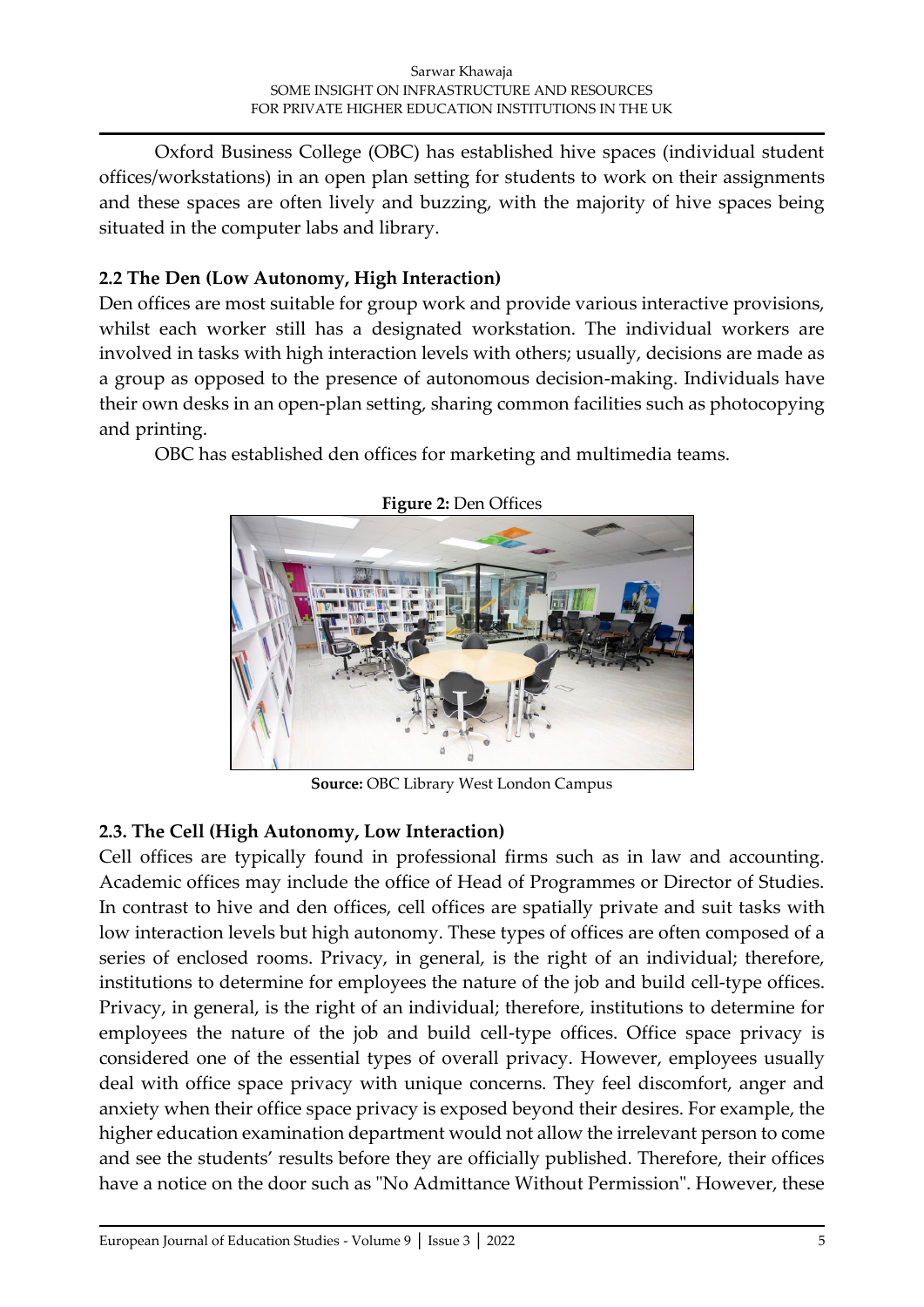offices can also be established in an open plan environment with high screens surrounding each desk depending on the level of privacy is needed.



**Figure 3:** Cell Offices

**Source:** Module leader office West London Campus

# **2.4 The Club (High Autonomy, High Interaction)**

These types of offices represent the move towards more complex forms of working, involving both high interaction and high autonomy. Club spaces facilitate transactional knowledge and executive meetings involving various employees from middle and top management.



**Figure 4:** Club Offices

**Source:** OBC Meeting Room Beaver House Oxford

OBC example of all the four types of offices:

- the "hive": the College's IT laboratory, students desks in the library and student data entry office
- the "den": the marketing and multimedia units dealing with the promotion of the college as a large interactive working area, with screens and individual spaces
- the "cell": individual offices such as the Principal office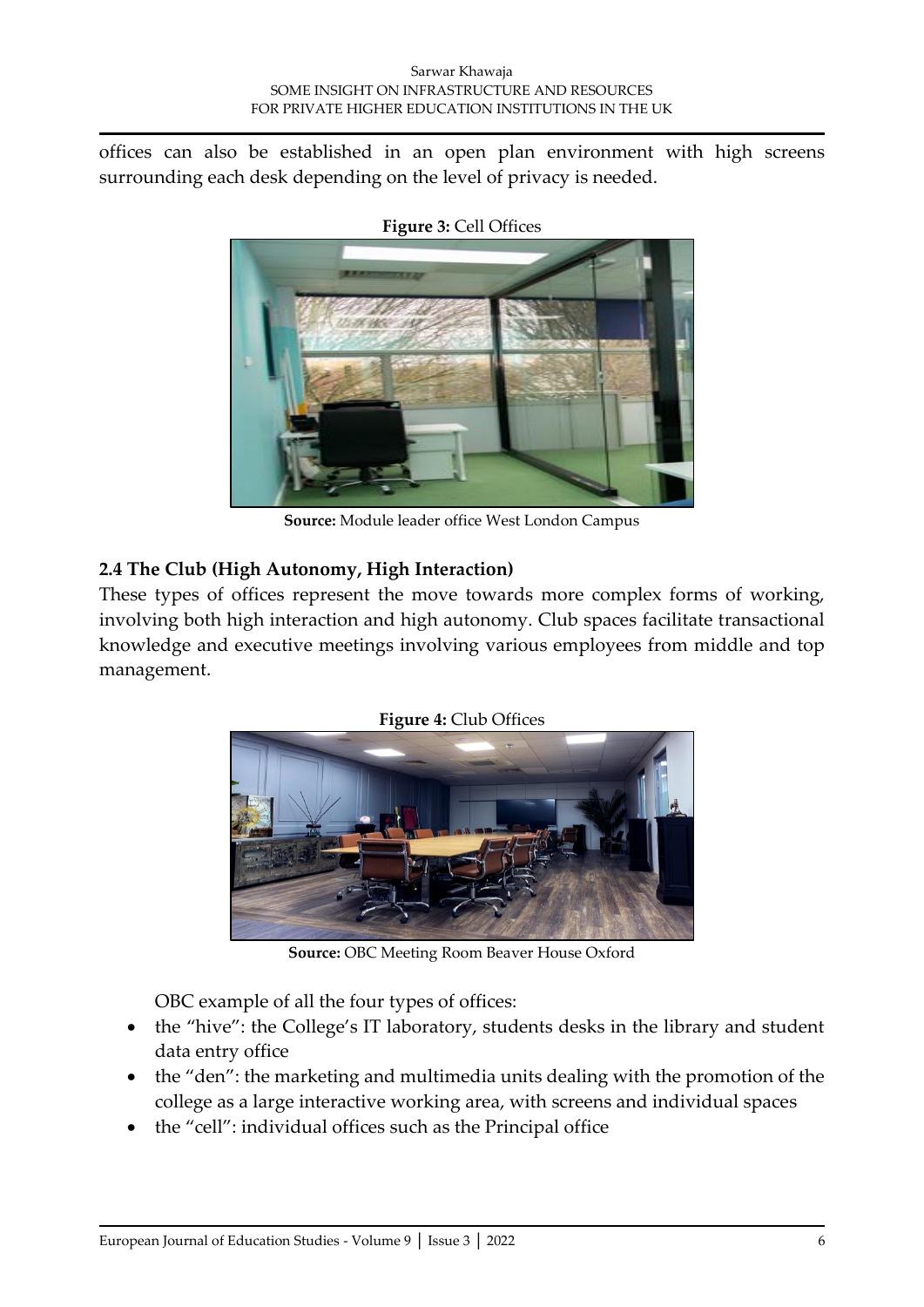- a mix of "cell" and "den": programme offices, with the head of the campus retaining a single-occupancy office, with the agreement that the rest can be used by others when unoccupied; most of the part-time lecturers use this type of facility
- the "club": meeting, board and conference rooms

Out of the above four mentioned offices, each implies a unique approach to the use of space. The hive office is highly structured and aims to concentrate on routine tasks, while cell offices are quiet and comprised of individual units that allow staff to concentrate on their performance. Den offices can provide a lively social atmosphere and high level of face-to-face interaction, however also can provide higher noise levels and distraction. Several studies have concurred in contending that dens or open-plan offices improve the mood and behaviour of employees. But on the other hand, such a layout does affect performance, as some employees are not comfortable in a noisy open environment. For example, Hedge (1982) found that employees working in open-plan offices consistently reported problems associated with a lack of privacy and increased disturbances. Lastly, the club office provides a variety of work settings, for example, a common area, study zone, meeting room, board room, conference hall, café, team area and touchdown station and so on. This facilitates a lively social atmosphere in which problems are discussed and appropriate decisions are made.

Employees in hive, den and cell offices all have their own assigned desks and workstations while employees working in club offices do not have this facility. In club offices, various types of work settings are available, each designed for specific activities, which are utilised on a need-to-use-basis. The occupancy level usually shifts periodically in organisations that adopt this office type. The type of work suitable for the club office demands both much autonomy and interaction. Hence, the club is appropriate for knowledge work, tasks that are non-routine and require a considerable amount of judgement and intellectual processing. Companies that incorporate such offices are usually highly dependent on knowledge sharing combined with highly self-governed and educated staff.

Contemporary modern office designs encourage interaction and collaboration. Twenty-first century modern employers understand that employees can interact and work simultaneously and that such work is beneficial rather than detrimental to longterm productivity. The office layout, space, and design can significantly impact employee communication, collaboration and performance.

Emerging literature suggests that appropriate workplace design is crucial to successful business strategy (Chan et al., 2007) and organisational performance (Van de Voorde et al., 2012). Numerous factors govern a person's efficiency and happiness in the office atmosphere but, psychologists have acknowledged that the physical environment has a significant influence on employee productivity and satisfaction (Gifford, Steg & Reser, 2010). Many researchers have noted that workplace design, along with effective management processes, is playing an essential role in enhancing employees' productivity and boosting organisational performance (Uzee, 1999; Leaman and Bordass, 1993). A study of 200 UK business managers by Schneider the architects Gensler (2005) found that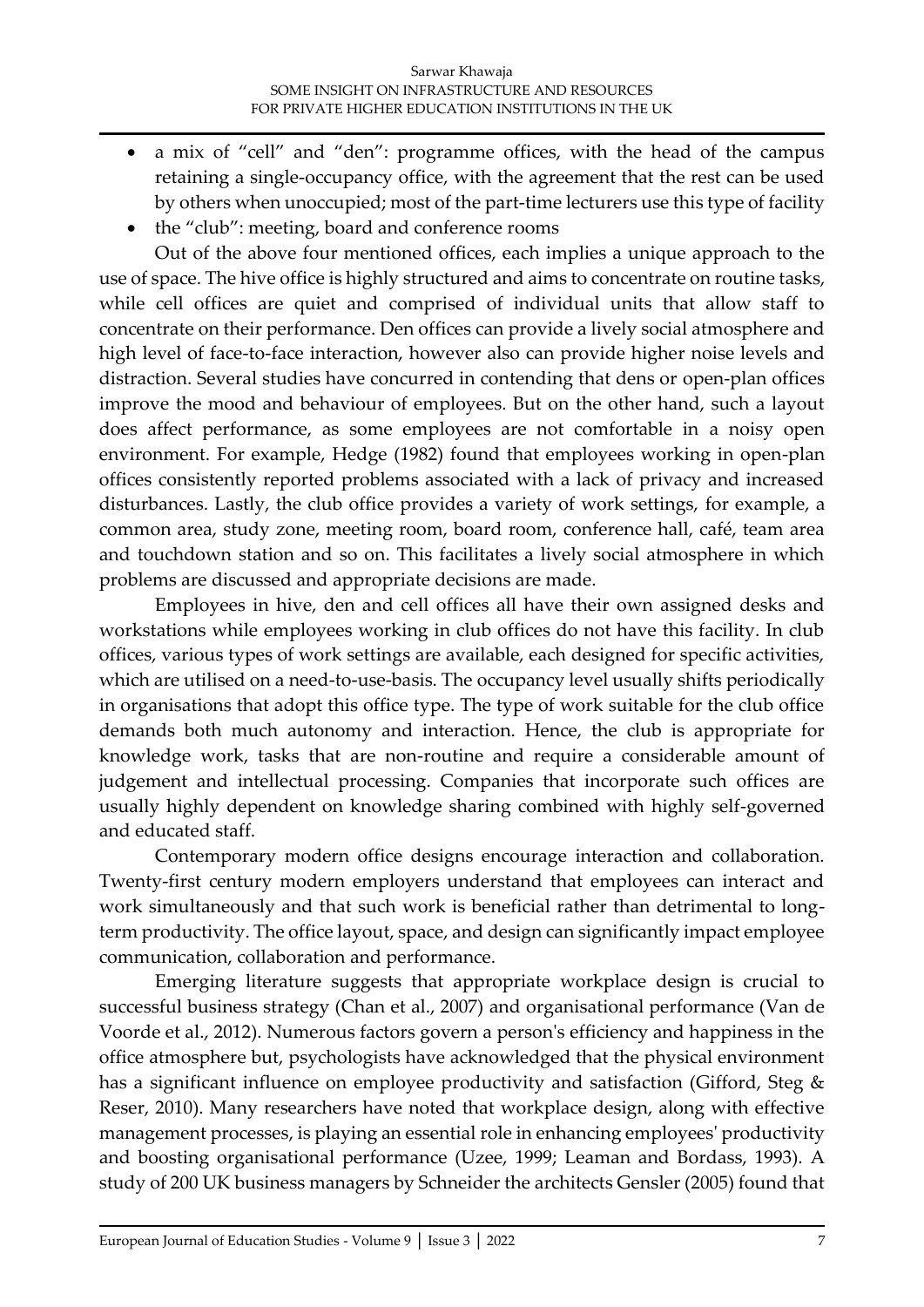a better workplace would increase staff productivity by 19% and their own productivity by 17%.



**Figure 5:** Appropriate Office Design

**Source:** Chairman office Beaver House Oxford

Psychological behaviour is affected by interior design through various aspects. Every person receives, perceives and responds differently. This is due to physical and psychological differences and the differences in personal experience.

The interior design of a workplace directly influences employees' social interaction. For understanding more precisely, it is divided the social interaction in terms of privacy and personal interaction levels. Since interior design is beautiful is a sociological human need, it would ensure a sociable environment within the premises if done well. Therefore, a good interior design in a workplace ensures more contented and productive employees.

The proper infrastructure of school buildings is needed as it might affect learning. Schneider (2002) concluded that acoustic conditions, lighting and ventilation, among other factors, bear on students' and teachers' ability to perform.

OBC also considered sustainable factors in designing offices for the new campus (West London). OBC designed office spaces in a sustainable and environmentally friendly way, not only from the employer's perspective but also from the employees' perspective as well. A brief list of such environmentally-friendly actions include:

- Replacing all fluorescent lights with energy-efficient lights,
- Installing motion-activated light switches,
- Setting up detailed signage for waste and recycling,
- Providing desk plants,
- Installing large windows and full glass panelling offices to allow natural light to enter the office spaces.

In contemporary literature centred around office environments, some offices are described with different labels, for example, cell offices are referred to as traditional offices, individual offices are referred to as enclosed offices, while club offices are referred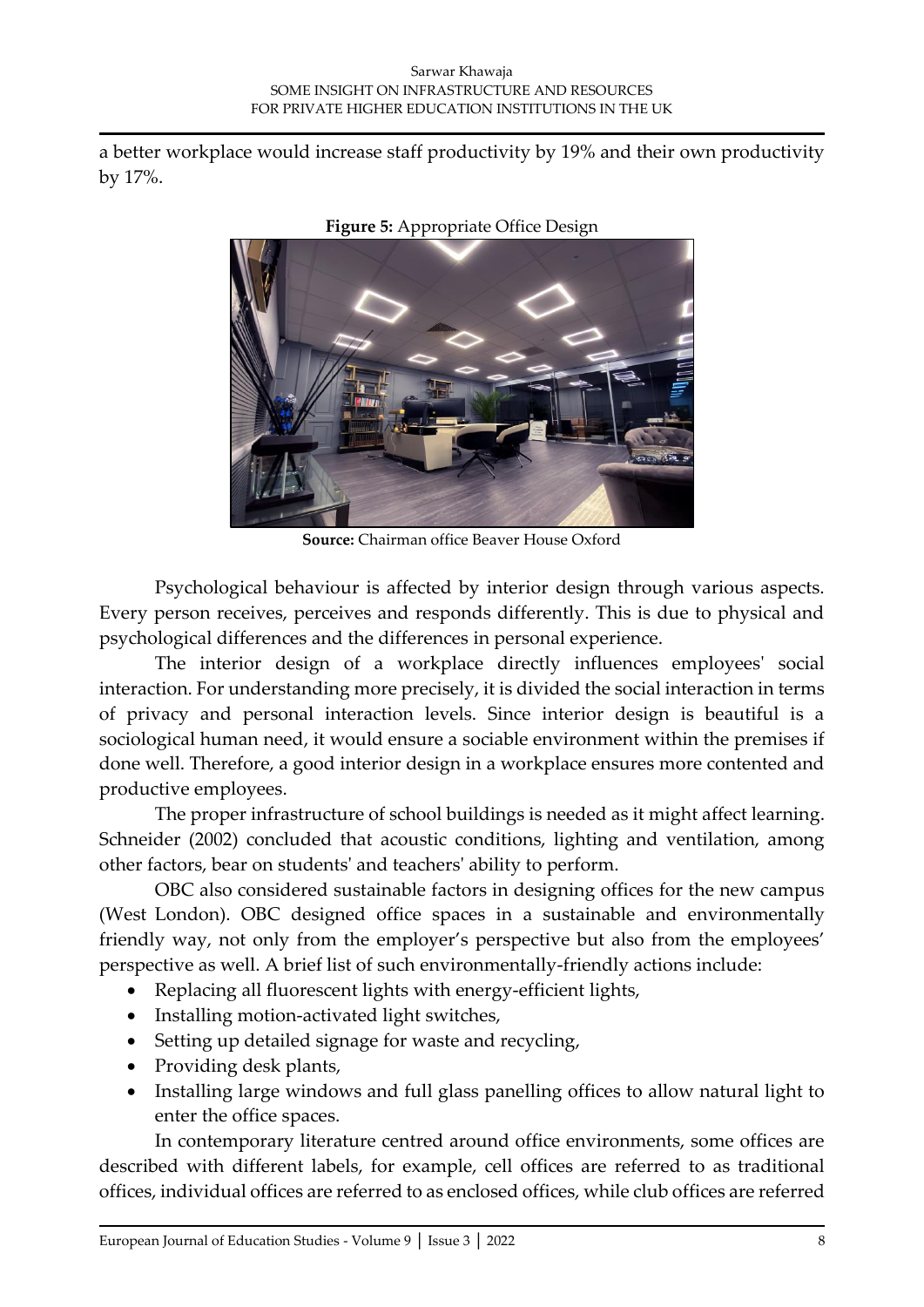to as activity-related or activity-based offices, flexible offices, multi-space offices or nonterritorial offices (Boutellier, Ullman, Schreiber & Naef, 2008; Brennan, Chugh & Kline, 2002; De Croon et al., 2005; Hedge, 1982).

#### **3. OBC Infrastructure and Resources**

In today's competitive world, higher education institutions (HEIs) are continuously striving to provide world-class infrastructure, top-class resources and first-class facilities to meet the needs of staff, students and visitors. OBC is pursuing a growth strategy and has opened West London, Coventry, and Nottingham campuses.

The College has recently opened a campus in West London with a view to making the space more productive. In addition to the attractive external face of the campus, the campus was developed to create lively and effective learning and working spaces.

### **3.1 Resources**

Institutional academic resources come in the form of provisions and resources including the library, computer laboratory, Virtual Learning Environment (VLE) and equipment such as printers and photocopiers, all of which are crucial in providing an effective learning environment in HEIs. There is explicit evidence that possessing a high-quality infrastructure facilitates better instruction, improves student outcomes, and decreases drop-out rates, amongst other benefits.

# **3.1.1 Library**

The academic library is regarded as a library attached to an academic institution, serving the teaching, learning and research needs of students and staff. The library serves two complementary purposes; to support the curriculum and to support the research of the university faculty and students (Umoh, 2017)

The library is one of the most essential facilities in a HEI and is frequently used by students and faculty in order to support learning and teaching needs. The library is a repository of knowledge and a dynamic location in which reliable information can be obtained and social interaction is facilitated. The West London campus library contains all core, recommended and reference books required for use in all courses offered by OBC.

The OBC Library aids students to access all essential resources necessary to complete their assignments and for faculty members to complete their research projects. In addition, the library helps to keep students and staff up to date with social, political and economic developments in society and around the world by providing newspapers and world-renowned magazines. The library provides light reading materials that help to broaden students' minds and develop their moral and intellectual horizons.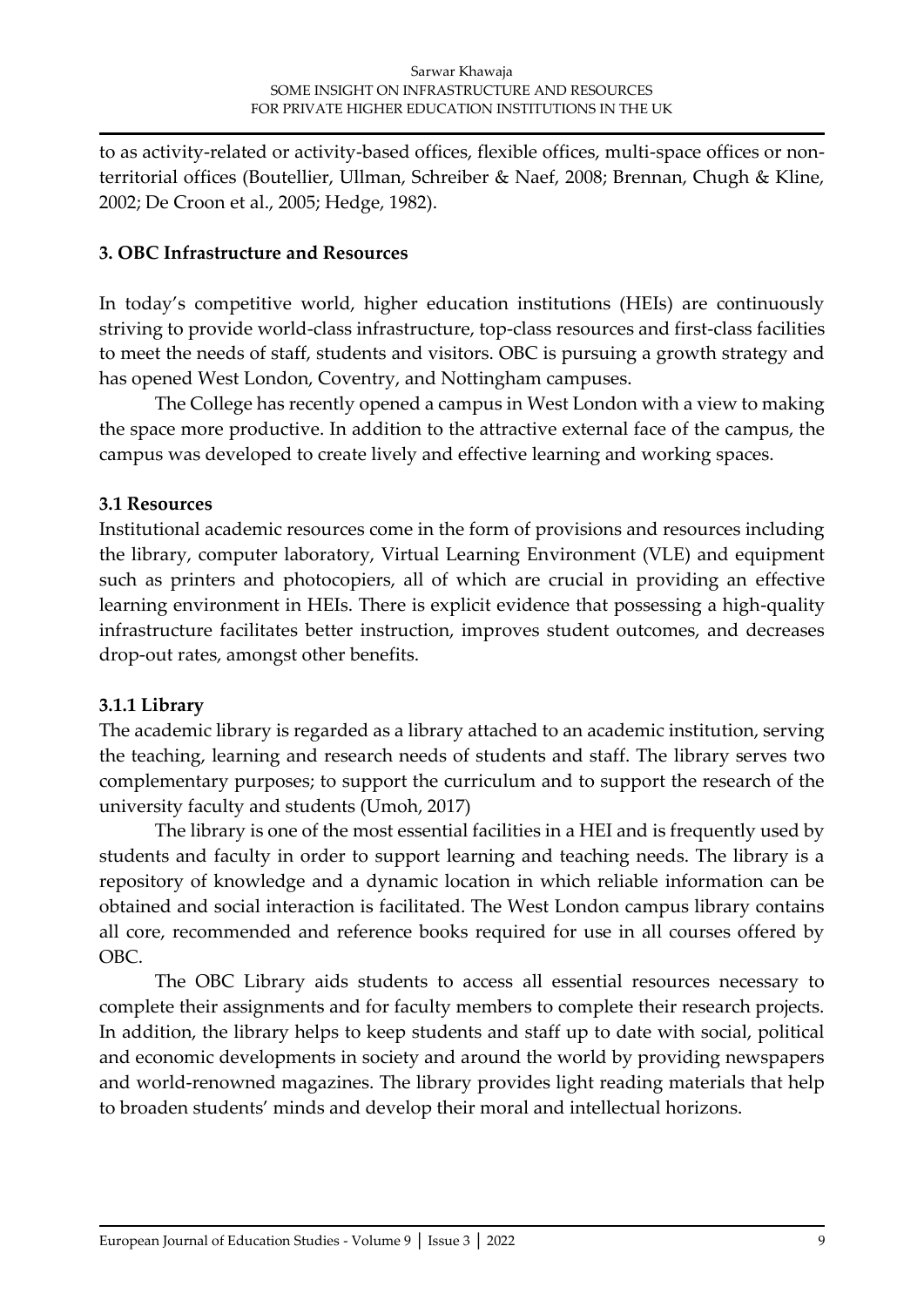#### **3.1.2 Virtual Learning Environment (VLE)**

A Virtual learning environment (VLE) provides a hub infrastructure for students' digital learning experiences in HEIs. Makewa, Magaleta and Role (2017) define VLE as an information technology-based environment in which learners interact with learning materials (example assignments and exercises), and instructions are mediated through technology. The VLE thus renders a solid base for sharing learning resources, managing assignments and student communications. The VLE enables students to communicate and engage with their lecturers and other students. According to Santos and Esposo-Betan (2017), the VLE has emerged to become one of the most significant technological features of the 21st century concerning its diverse application, usage, and ability to provide an effective teaching paradigm.

### **3.1.3 IT (Computer) Laboratory**

Over the years, computer technology has become a crucial component of education and has had a significant impact on learning and teaching is widely accepted (Mitra et al., 2000). The successful integration of computer technology in educational settings primarily depends on the institution's well-equipped and functional computer lab facilities (Saadon, Rambely & Suradi, 2011).

OBC each campus has an IT lab equipped with state-of-the-art computers that all have a standard set of software installed, as well as access to emails and the VLE. Computer labs are separated into two different types of spaces: main computer labs and WiFi study areas.

# **3.1.4 Classroom Resources**

Digital technologies are considered as one of the most important pedagogical tools that can facilitate teaching and learning in the 21st-century classroom. The modern classroom is equipped with a smartboard, projector and often at least one computer. Active learning using Smart Boards cooperative learning, and flipped classrooms have also become popular (Lasry, Dugdale, & Charles, 2014).

Most instructors use instructional information and communication technology (ICT) in their courses (Schmid et al., 2014). The ICT related usage includes PowerPoint, podcasts, videos, polling software, simulations, digital textbooks, course management systems, lecture capture, and web conferencing (Fichten et al., 2018; Tarawneh, Tarawneh, & Alzboun, 2011).

# **4. Conclusion**

Infrastructure and resources are integral in facilitating effective teaching and learning and creating friendly learning spaces, as well as in providing quality education. Higher education access has risen globally, but resources and infrastructure at HEIs have not kept pace (Hubball & Burt, 2004). Still today, many HEIs throughout the world lack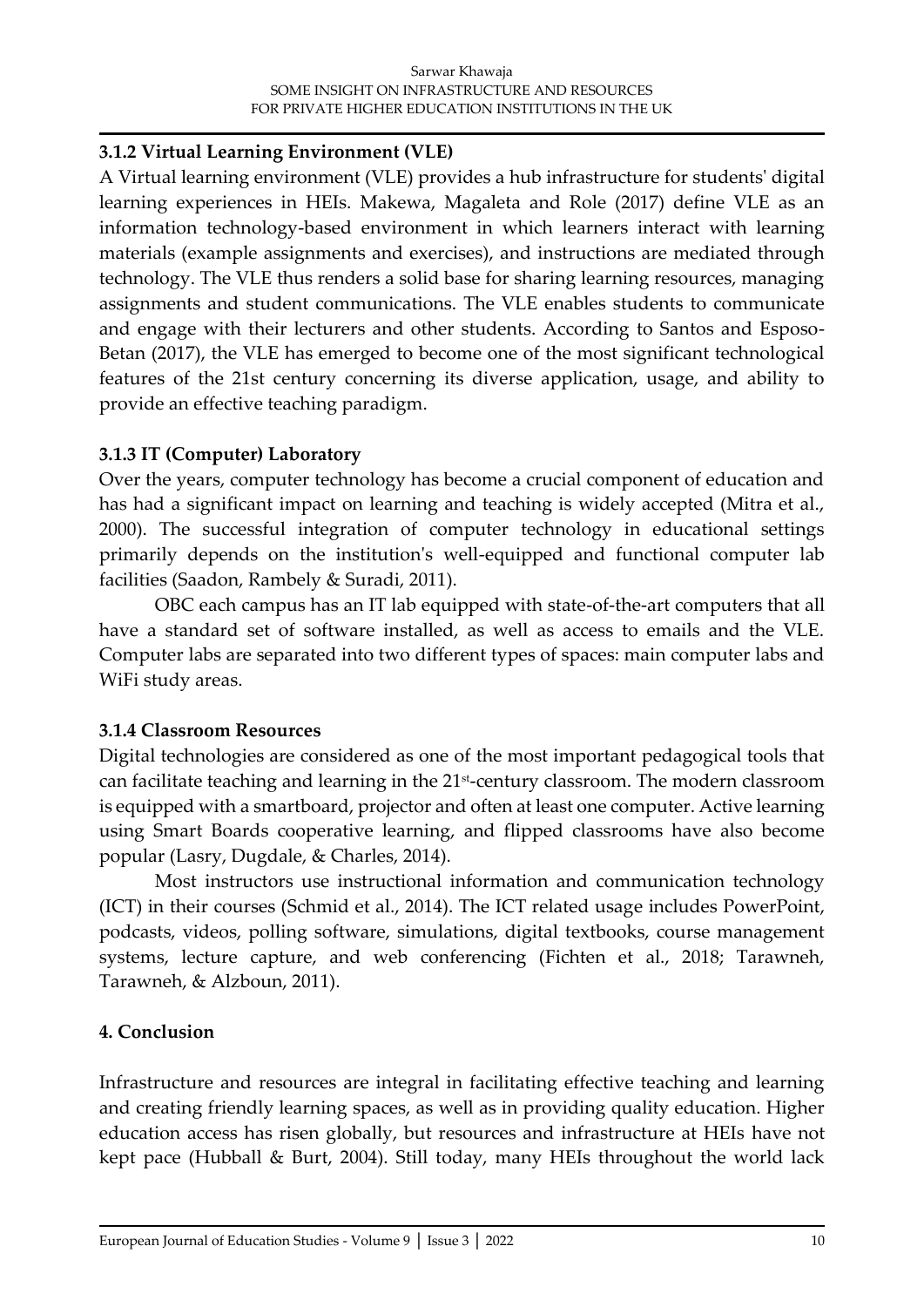resources and a strong infrastructure that is of paramount importance in supporting teaching and learning.

Mbembe (2016, p.30) echoes Murillo and Román (2011), arguing that:

*"To some extent, a good university education is impossible without an extensive material infrastructure/architecture. Intellectual life can be dependent on the sort of buildings in which conversations take place"* 

There is some truth in this. In the UK, private higher education institutions realised that they were not attracting new students and that their businesses were not growing, causing such HEIs to invest in infrastructure and facilities.

Infrastructure and resources are the backbones of education, partly because the teaching and learning process does not take place in a vacuum but is highly influenced by the environments in which it takes place.

The classroom resources, library, computer laboratory and equipment are central to a high-quality teaching and learning environment and a student's experience. There are, however, significant costs associated with maintaining, adapting and refurbishing the existing infrastructure and facilities and investing in new buildings and equipment. There are increasing challenges of how to fund such development.

#### **Conflict of Interest Statement**

The author declares no conflicts of interests.

#### **About the Author**

Sarwar Khawaja, MBA, LLM**,** Chairman Business Development, Oxford Business College, 65 George Street, Oxford**,** United Kingdom.

#### **References**

- Bedfordshire's new STEM building 'tops out' beds.ac.uk | University of Bedfordshire. (2022). Retrieved 1 March 2022, from [https://www.beds.ac.uk/news/2018/july/bedfordshires-new-stem-building-tops](https://www.beds.ac.uk/news/2018/july/bedfordshires-new-stem-building-tops-out/)[out/](https://www.beds.ac.uk/news/2018/july/bedfordshires-new-stem-building-tops-out/)
- Boutellier, R., Ullman, F., Schreiber, J., & Naef, R. (2008). Impact of office layout on communication in a science-driven business. R & D Management, 38(4), 372-391.
- Brennan, A., Chugh, J. S., & Kline, T. (2002). Traditional versus open office design: A longitudinal field study. Environment and Behavior, 34(3), 279-299.
- Chan, J. K., Beckman, S. L. and Lawrence, P. G. (2007). California management review workplace design: a new managerial imperative, California Management Review, Vol. 49 No. 2, pp. 6-22.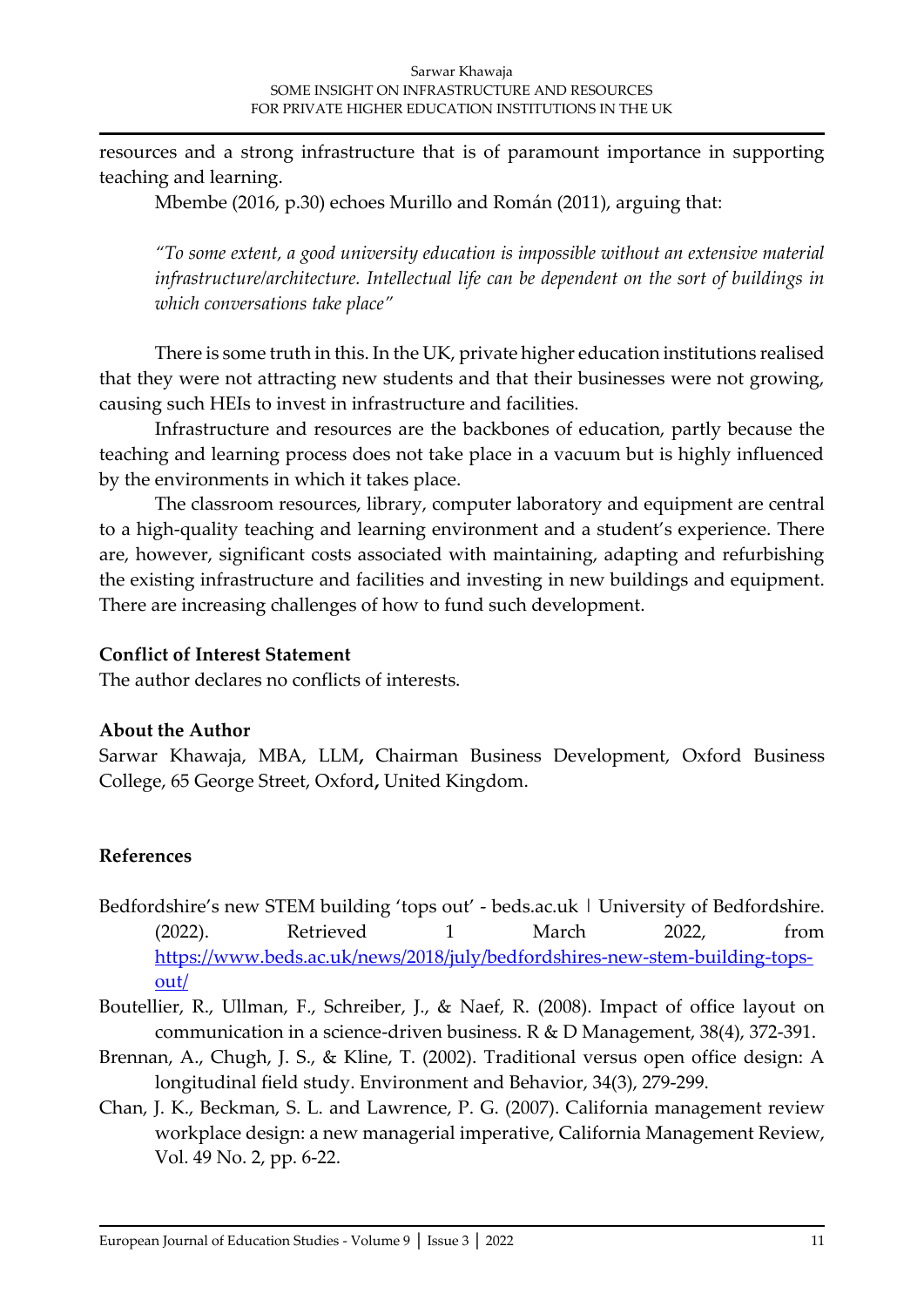- De Croon, E., Sluiter, J., Kuijer, P. P., & Frings-Dresen, M. (2005). The effect of office concepts on worker health and performance: A systematic review of the literature. Ergonomics, 48(2), 119-134.
- Duffy, F. (1997), The New Office, Conran Octopus, London
- Fichten, C. S., Havel, A., King, L., Jorgensen, M., Budd, J., Asuncion, J., et al. (2018). Are you in or out? Canadian students who register for disability-related services in junior/community colleges versus those who do not. *Journal of Education and Human Development, 7*(1), 166–175.
- Gifford, R. & Steg, L. & Reser, J. P. (2010). Environmental Psychology, the IAAP Handbook of Applied Psychology, First Edition, Blackwell Publishing Ltd.
- Hedge, A. (1982). The open-plan office: a systematic investigation of employee reactions to their work environment. Environment and Behavior, 14(5), 519-542
- Hubball, H. & H. Burt (2004). An Integrated Approach to Developing and Implementing Learning-Centred Curricula. International Journal for Academic Development, 9(1): 51–65. DOI 10.1080/1360144042000296053.
- Infrastructure. (2022). Retrieved 1 March 2022, from [https://dictionary.cambridge.org/dictionary/english/infrastructure?q=INFRASTR](https://dictionary.cambridge.org/dictionary/english/infrastructure?q=INFRASTRUCTURE) **[UCTURE](https://dictionary.cambridge.org/dictionary/english/infrastructure?q=INFRASTRUCTURE)**
- Khumalo, B., & Mji, A. (2014). Exploring Educators' Perceptions of the Impact of Poor Infrastructure on Learning and Teaching in Rural South African Schools. *Mediterranean Journal of Social Sciences*, 5(20): 1521–1532. Doi:10.5901/mjss.2014.v5n20p1521.
- Larkin, B. (2013). The politics and poetics of infrastructure. Annual Review of Anthropology, 42, 327–343.
- Lasry, N., Dugdale, M., & Charles, E. (2014). Just in time to flip your classroom. *The Physics Teacher, 52*(1), 34–37.
- Makewa, L. N., Magaleta, I., & Role, J. (2017). Prevalence of mobile phone use in academic and social life of students. Journal of Scientific Research and Studies, 4(1), 1–12.
- Mbembe, A. J. (2016). Decolonizing the university: New directions. A*rts & Humanities in Higher Education*, 15(1): 29–45.
- Román, M. (2008). Investigación Latinoamericana sobre enseñanza eficaz. In Blanco, R. et al. Eficacia escolar y factores asociados en América Latina y el Caribe (pp. 209-225). Chile: UNESCO.
- Saadon, S., Rambely, A. S. & Suradi, N. R. (2011). The role of computer labs in teaching and learning process in the field of mathematical sciences. Procedia Social and Sciences, 18 (2011), 348–352
- Santos, J. F., & Esposo-Betan, S. M. (2017). Advantages and Challenges of Using Augmented Reality for Library. Proceedings of the IATUL Conferences.
- Schmid, R. F., Bernard, R. M., Borokhovski, E., Tamim, R. M., Abrami, P. C., Surkes, M. A., et al. (2014). The effects of technology use in postsecondary education: A metaanalysis of classroom applications. *Computers & Education, 72*, 271–291